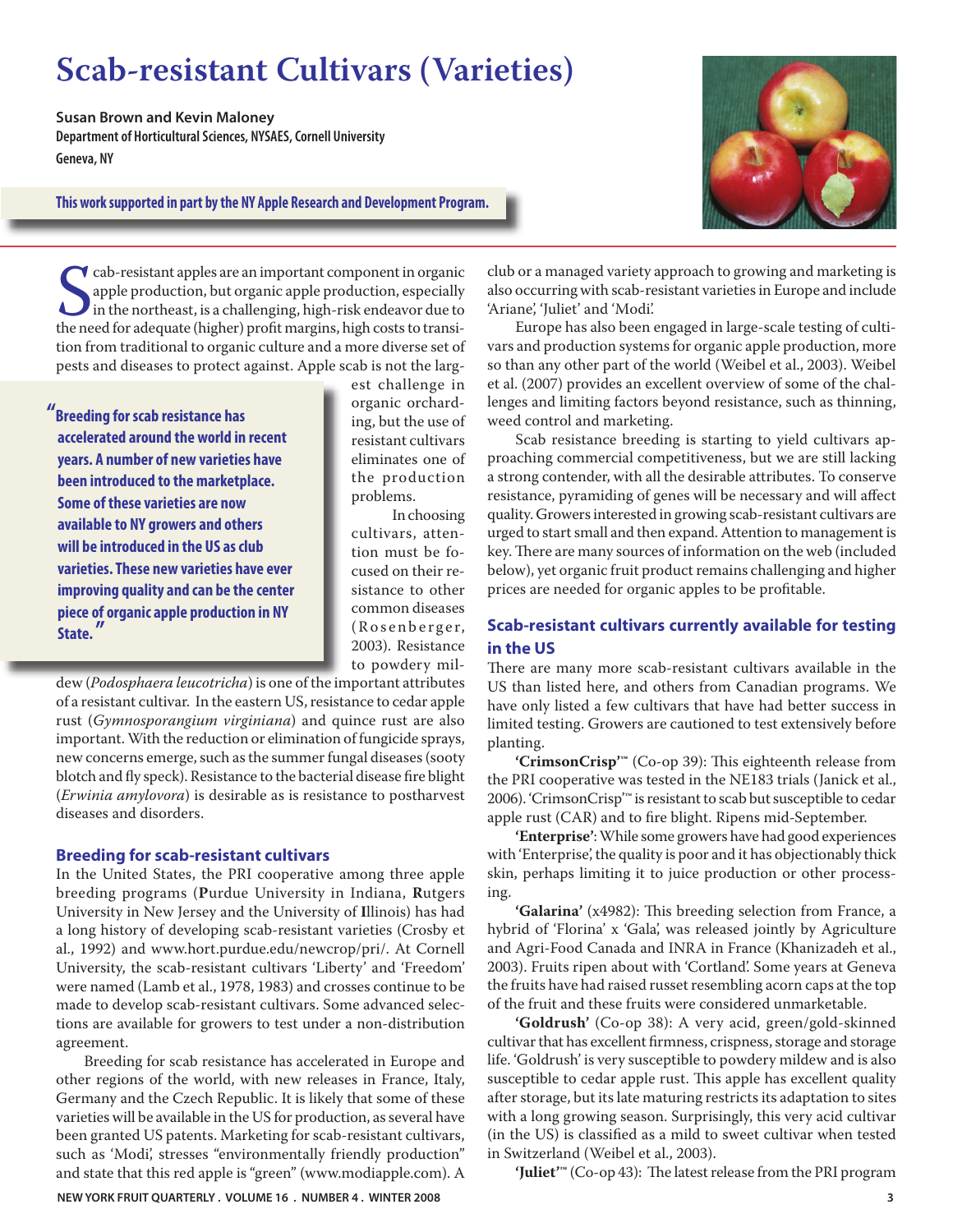(Korban et al., 2003) this variety ripens two to three weeks after 'Delicious'. 'Juliet' is susceptible to cedar apple rust (CAR). Grown in France under organic production and licensed as an exclusive to Benoit ESCANDE (www.juliet.eu).

 **'Liberty':** One of the best known of the scab-resistant apples, 'Liberty' must not be picked too early or acidity and astringency will be prominent. Ripens with Empire' and fruit quality improves with storage. Adequate thinning is essential. Trees are productive and winter hardy.

 **'Pixie Crunch'™'** (Co-op 33): Named for its small to moderate fruit size and its crisp texture (Janick et al., 2004). The open calyx at the base of the fruit is a concern for the development of moldy core. Suggested for home gardeners or for U-pick operations but not as a commercial variety to place in cold storage due to its relative short storage life. 'Pixie Crunch' ripens in mid-September but has the ability to hang on the tree.

'Pristine' (Co-op 32): This clean yellow apple is also from PRI (Janick et al., 1995) Tested in the NE183 trials. Ripens in mid-August, this variety may be site selective, with some sites unable to produce enough sugar in the fruit to balance its high acidity. Fire blight has been observed in some test sites and 'Pristine' is known to be susceptible to cedar apple rust.

 **'Redfree'** (Co-op 13): A very sweet August ripening apple that has been successful as a niche variety in WI. Tree habit is weepy and prone to bare wood. 'Redfree' is highly susceptible to rosy apple aphid infection and to fire blight (Minarro and Dapena, 2007).

**'Scarlet O'Hara** (Co-op 25): (Janick et al., 2000). This cultivar has excellent firmness and storage life, but it's susceptibility to fire blight and to moldy core have limited its commercialization.

 **'Sundance'™** (Co-op 29): A yellow skinned variety that occasionally is faintly blushed (Janick et al., 2004). This variety ripens in mid-October in Indiana. Fruits of 'Sundance' are prone to russet in the stem cavity and this russet can extend over the side of the fruit. Prone to biennial bearing, fruit clustering and bare wood.

'Topaz': This hybrid of 'Rubin' x 'Vanda' was developed and named by the Czech Republic. It ripens in the middle of October and has good fruit quality. Fruits are prone to bitter pit and have a short storage life. Trees also prone to collar rot and are very susceptible to fire blight (noted in the US and Europe). It has been trialed fairly extensively in Europe as one of the better quality scab-resistant cultivars. However in a trial in The Netherlands, 'Topaz' produced 7 5-79% class 1 fruits for three years, but then dropped to 25% class one fruits due to stem bowl russetting (Van der Maas, 2007).

# **Varieties from Europe that may become available in the US**

**'Ariane':** This apple was derived from a cross of two selections, one a hybrid of 'Florina' x 'Prima' and the pollen parent an open pollinated selection from 'Golden Delicious' (Laurens et al., 2005). By 2005, about 95,000 trees of 'Ariane' already had been planted in France. The quality of the fruit is excellent as is the storage life, but thinning must be aggressive to obtain good fruit size. 'Ariane' is also said to have good resistance to powdery mildew and to fire blight.

'Ariwa': This scab-resistant apple from the Swiss breeding program also has good resistance to powdery mildew in European trials.

 **'Ecolette':** A hybrid of 'Elstar' by 'Prima' that was developed in the Netherlands. Fruit size and yield are moderate; fruits are tart with good firmness and keeping quality. Low susceptibility to mildew.

'Goldstar': This apple was developed in the Czech Republic, has 'Golden Delicious' and 'Lord Lambourne' in its pedigree, and has looked promising in some tests. It was rated as worth a trial by Lind et al. (2003)

'Modi' (CIVG 198): This hybrid of 'Gala' x 'Liberty' is a solid red apple that ripens with 'Golden Delicious' is said to taste like 'Gala' and stores well. Rights to this variety are with the Consorzio Italiano Vivaisti in Italy (www.modiapple.com/eng/numbers. html).

'Otava': This is a product of a breeding program in the Czech Republic. This 'Sampion' x 'Jolana' hybrid was rated as worth a trail by Lind et al. (2003). 'Otava' has a good growth habit, yield, and multiple resistances. Concerns included susceptibility to sooty blotch and acidic taste that might be too acidic given its resemblance to 'Golden Delicious' (Weibel and Häseli, 2003).

'Santana': This hybrid of 'Elstar' x 'Priscilla' was developed in the Netherlands. This variety produces good-sized fruits with good color and a sweet, yet sharp flavor. Trees are productive annual producers. 'Santana' is susceptible to powdery mildew and may defoliate (Lind, 2003). 'Santana' has also been determined to be low in apple allergens.

The "RE" series from Dresden-Pillnitz in Germany These are available in the US as the "ReZista" series. Cultivars in the Re group include: 'Reanda', 'Regine', 'Reglindis', 'Relinda', 'Remo', 'Resi', 'Resista' and 'Retina'. Lind et al. (2003) suggested that 'Resi' was worth a trial, that 'Reanda' and 'Reglindis' would be suitable for processing and 'Relinda' and 'Remo' were prospects for cider. While the "Re" cultivars have multiple resistances and represent an advance in resistance breeding, its developers admit that incorporating both resistance and commercial qualities is a challenge (Fischer and Fischer, 2008).

## **Availability**

The availability of scab-resistant apples in the US is limited currently, but future introductions should be occurring. Managed varieties are also possible, as they have been targeted in Europe.

## **Future concerns**

As plantings of scab-resistant apples increase the likelihood of some break-down in resistance appears likely. This has occurred in Europe, with the discovery of two new races of scab that are able to infect the  $V_s$ source of resistance (the gene in 90% of resistant apples). Erosion of the  $\rm V_f$  gene for scab resistance is widespread in Belgium.

 Several researchers have outlined management strategies for organic production. Suggestions target the reduction of inoculum and include: 1) Do not plant Vf scab-resistant varieties together with susceptible varieties, and 2) keep a distance from susceptible varieties, 3) treat with fungicides on major primary infection and 4) practice sanitation in winter to reduce inoculum –such as urea sprays or removal of leaf litter (Trapman, 2006). Others recommend the use of at least one early fungicide spray when needed to reduce inoculum and also treat for powdery mildew infections; this will reduce the likelihood of problems (Kellerhals et al., 2003).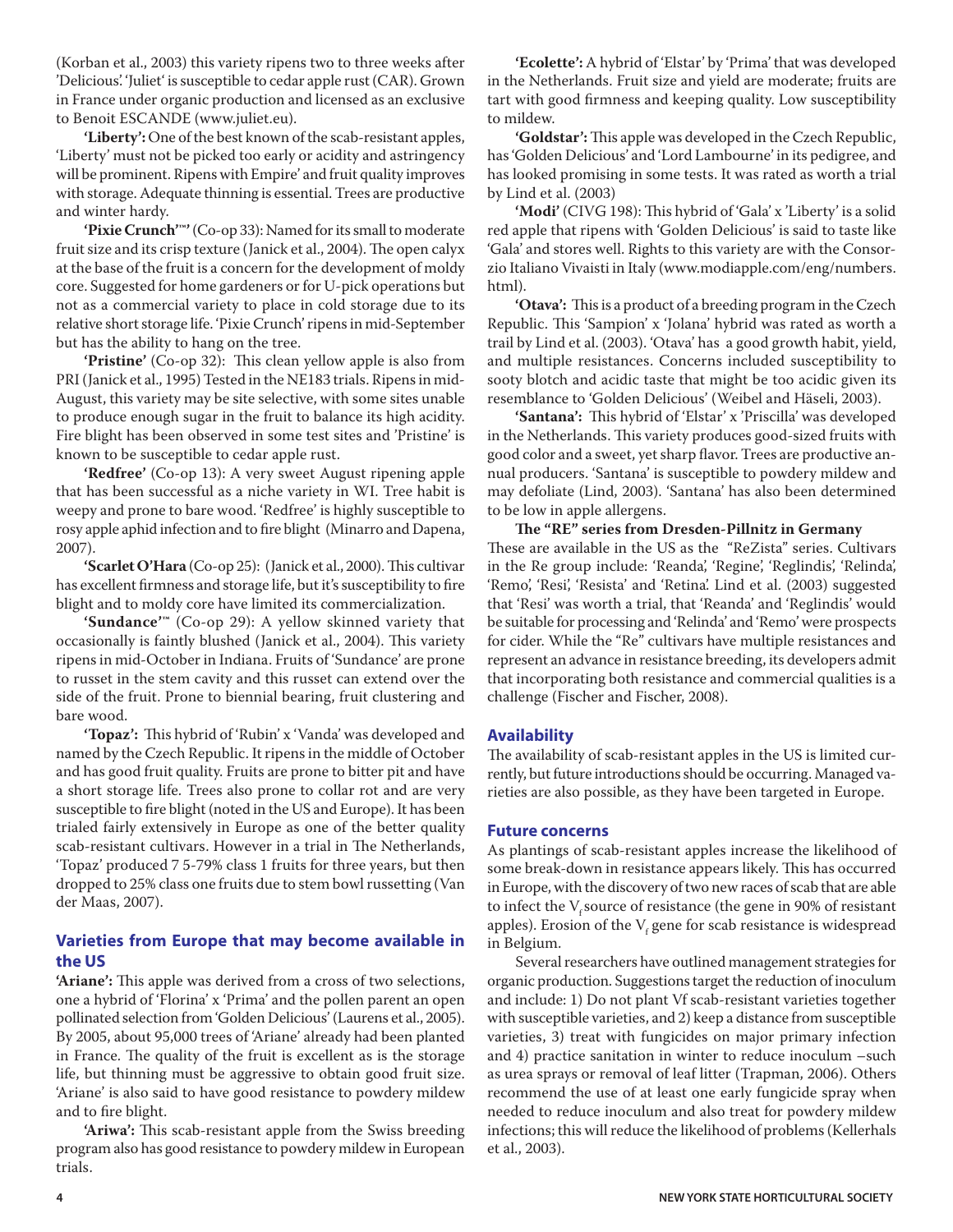### **Summary**

Scab-resistant cultivars can be grown without the need for scab sprays, but growers must assess whether or not the quality is sufficient for their markets. Small test plantings are suggested to gain experience on their performance.

#### **Books**

Phillips (1998) *The Apple Grower: A Guide for the Organic Orchardist.*

Edwards, L. (1999) *Organic Tree Fruit Management* Lind et al. (2003) *Organic Fruit Growing.*  Swezey (2000) *Organic Apple Production Manual.*

## **Web sites with additional information**

- Details on an organic apple production system experiment conducted in New York are available at. www.nysipm.cornell. edu/grantspgm/projects/proj02/fruit/robinson.asp
- Also at Cornell is the report by Peck (2004) Orchard productivity and apple fruit quality of organic, conventional and integrated farm management systems. (http://hdl.handle. net/1813/2720).
- Midwest Organic Tree Fruit Growers Network (www.mosesorganic.org) has a newsletter and a listing of resources available to those interested in organic fruit production.
- The Northeast Organic Farming Association of New York NO-FANY (www.nofany.org) also has links to federal programs and regulations.
- ATTRA is the National Sustainable Agriculture Information Service (attra.ncat.org/). The web site has documents available for downloading, including the following publications related to apples: Organic and low-spray apple production, Tree fruits: Organic production overview and Considerations in organic apple production.
- OrganicA-a resource for organic apple production is based in the Northeast (www.uvm.edu/~organica/OrganicAProject/ welcome.html).
- Michigan State has a site on Organic spray program at www. canr.msu.edu/vanburen/organasp.htm.
- Ohio State reviews Disease Management guidelines for organic apple production in Ohio at www.caf.wvu.edu/Kearneysville/ organic-apple.html/
- Washington State sites include: www.organic.tfrec.wsu.edu/ OrganicIFP/Home/. It is important to note that organic production is easier under the less humid conditions out west.
- In Europe there is an "International conference on Cultivation Technique and Phytopathological Problems in Organic Fruit Growing" available at www.ecofruit.net.
- Conferences on sustainable apple production have also been held in the US and in Nova Scotia, Canada and abstract and papers from these meetings may be available on-line or through a database search.

### **Literature Cited**

Crassweller, R., McNew, R., Azarenko, A., Barritt, B., Belding, R., Berkett, L., Brown, S., Clemens, J., Cline, J., Cowgill, W., Ferree, D., Garcia, E., Greene, D., Greene, G., Hampson, C., Merwin, I., Miller, D., Miller, S., Moran, R., Obermiller, J., Rosenberger, D., Rom, C., Roper, T., Schupp, J. and Stover, E. (2005) Performance of apple cultivars in the 1995 NE183 regional project planting. I. Growth and yield characteristics.

**NEW YORK FRUIT QUARTERLY . VOLUME 16 . NUMBER 4 . WINTER 2008 5**

*J. Amer. Pomol. Soc*. 59, 18-27.

- Crosby, J.A., Janick, J., Pecknold, P.C., Korban, S.S., O'Conner, P.A., Ries, S.M., Goffreda, J. and Voodeckers, A. (1992) Breeding apples for scab resistance:1945-1990. *Fruit Varieties J.* 46, 145-166.
- Edwards. L. (1999) Organic Tree Fruit Management. Certified Organic Association of British Columbia. B.C., Canada.
- Fischer, M. And Fischer, C. (2008) The Pillnitz Re-series of apple cultivars-Do they hold promise? -80 years of professional German fruit breeding. *Erwerbs-Obstbau* 50, 63-67.
- Janick, J., Crosby, J.A., Pecknold, P.C., Goffreda, J.C. and Korban, S.S. (1995) 'Co-op 32' (Pristine™) apple. *HortScience* 30, 1312-1313.
- Janick, J., Goffreda, J.C. and Korban, S.S. (2004) 'Co-op 29' (Sundance™) apple. *HortScience* 39, 450-451.
- Janick, J., Goffreda, J.C. and Korban, S.S. (2004) 'Co-op 33' (Pixie Crunch™) apple. *HortScience* 39, 452-453.
- Janick, J., Goffreda, J.C. and Korban, S.S. (2006) 'Co-op 39' (CrimsonCrisp™) apple. *HortScience* 41, 465-466.
- Khanizadeh, S., F. Laurens, Y. Lespinasse, Y. Groleau, J. Cousineau, C. Odile, and J. (2003) 'Galarina' apple. *HortScience* 38, 477-478.
- Korban, S.S., Goffreda, J.C. and Janick, J. (2003) 'Co-op 43' (Juliet™). *HortScience* 38, 144-145.
- Laurens, F., Lespinasse, Y. and Fouillet, A. (2005) A new scabresistant apple: 'Ariane'. *HortScience* 40, 484-485.
- Lind, K., Lafer, G., Schloffer, K., Imerhofer, G., and Meister, H. (2003) *Organic Fruit Growing.* CABI Publishing, Cambridge, MA.
- Merwin, I., Brown, S.K., Rosenberger, D.A., Cooley, D.R. and Berkett, L.P. (1994) Scab-resistant apples for the Northeastern United States: New prospects and old problems. *Plant Disease*  78, 4-10.
- Miller, S., Hampson, C., McNew, R., Berkett, L., Brown, S., Clements, J., Crassweller, R., Garcia, E., Greene, D. and Greene, G. (2005) Performance of apple cultivars in the 1995 NE183 regional project planting: III. Fruit sensory characteristics. *J. Amer. Pomol. Soc*. 59, 28-43.
- Minarro, M. and Dapena, E. (2008) Tolerance of some scabresistant apple cultivars to the rosy apple aphid, *Dysaphis plantaginea*. *Crop Protection* 27, 391-395.
- Phillips, M. (1998) *The Apple Grower: A Guide for the Organic Orchardist.* Chelsea Green Publishing Company, White River Junction, Vermont.
- Rosenberger, D. (2003) Susceptibility of new apple cultivars to common apple diseases. *New York Fruit Quarterly* 11, 17-22.
- Swezey, S.L. (2000) *Organic Apple Production Manual*. ANR Publications.
- Trapman, M. (2006) Resistance management in Vf apple scabresistant organic apple orchards. Ecofruit - 12th International Conference on Cultivation Technique and Phytopathological Problems in Organic Fruit-Growing, 108-112.
- Van der Maas, M.P. (2007) Increasing high quality production of organically grown apples through a system's approach including management of V<sub>f</sub> scab resistance. *Acta Hort*. 737, 105-112.
- Watkins, C.B., I.A. Merwin, and J.M. Wargo, J.M. (2003). Fruit size, yield and market value of 'Goldrush' apple are affected by amount, timing and method of nitrogen fertilization. *Hort-Technology* 13,153-160.